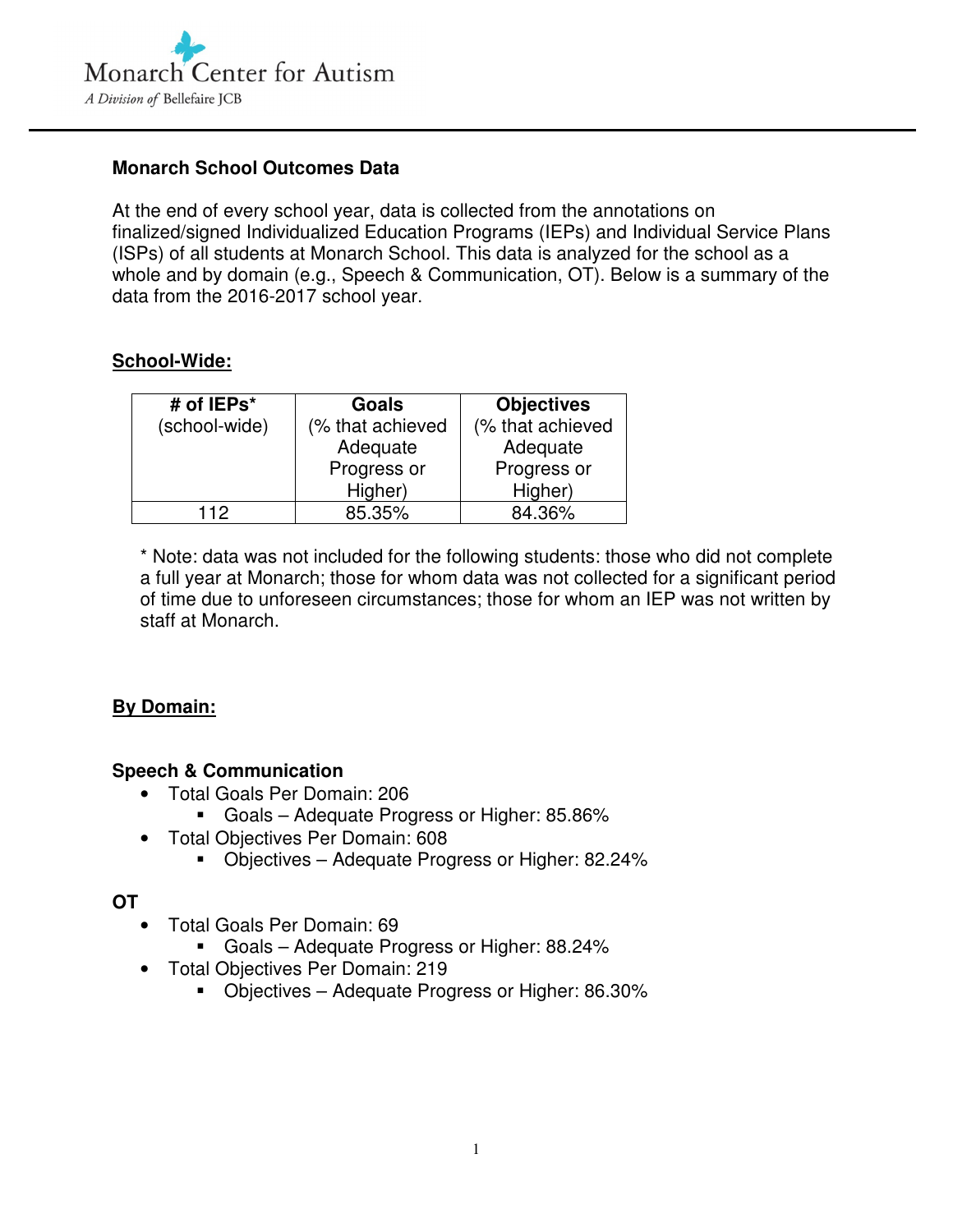

### **Behavioral**

- Total Goals Per Domain: 45
	- Goals Adequate Progress or Higher: 87.80%
- Total Objectives Per Domain: 105
	- Objectives Adequate Progress or Higher: 90.48%

# **Activities of Daily Living (ADLs)**

- Total Goals Per Domain: 45
	- Goals Adequate Progress or Higher: 88.64%
- Total Objectives Per Domain: 140
	- Objectives Adequate Progress or Higher: 83.57%

## **Executive Skills**

- Total Goals Per Domain: 98
	- Goals Adequate Progress or Higher: 83.16%
- Total Objectives Per Domain: 242
	- **Diectives Adequate Progress or Higher: 88.43%**

### **Language Arts**

- Total Goals Per Domain: 56
	- Goals Adequate Progress or Higher: 87.50%
- Total Objectives Per Domain: 184
	- Objectives Adequate Progress or Higher: 85.33%

#### **Math**

- Total Goals Per Domain: 94
	- Goals Adequate Progress or Higher: 82.80%
- Total Objectives Per Domain: 271
	- Objectives Adequate Progress or Higher: 81.92%

#### **Reading**

- Total Goals Per Domain: 61
	- Goals Adequate Progress or Higher: 83.61%
- Total Objectives Per Domain: 189
	- Objectives Adequate Progress or Higher: 84.66%

## **Social Skills**

- Total Goals Per Domain: 8
	- Goals Adequate Progress or Higher: 87.50%
- Total Objectives Per Domain: 22
	- Objectives Adequate Progress or Higher: 77.27%